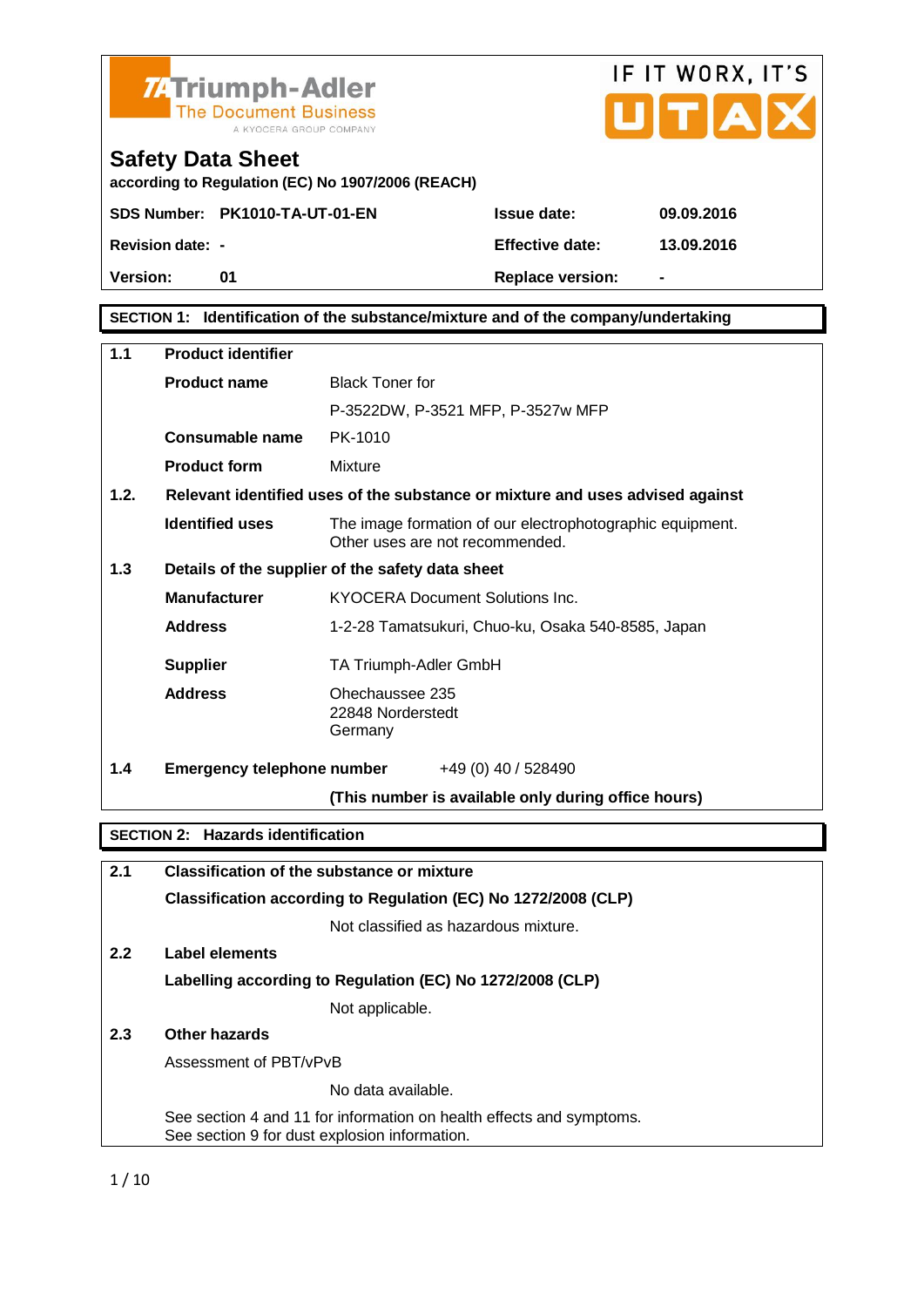| <b>ZATriumph-Adler</b><br><b>The Document Business</b><br>A KYOCERA GROUP COMPANY |                              |                    | IF IT WORX, IT'S<br>UTAX |  |
|-----------------------------------------------------------------------------------|------------------------------|--------------------|--------------------------|--|
| <b>Safety Data Sheet</b><br>according to Regulation (EC) No 1907/2006 (REACH)     |                              |                    |                          |  |
| SDS Number: PK1010-TA-UT-01-EN                                                    | Issue date:                  |                    | 09.09.2016               |  |
| <b>Revision date: -</b>                                                           |                              | Effective date:    | 13.09.2016               |  |
| Version:<br>01                                                                    |                              | Replace version:   |                          |  |
| Composition/information on ingredients<br><b>SECTION 3:</b>                       |                              |                    |                          |  |
| 3.1<br>Substances                                                                 |                              |                    |                          |  |
| This product is a mixture.                                                        |                              |                    |                          |  |
| 3.2<br><b>Mixtures</b>                                                            |                              |                    |                          |  |
| <b>Chemical name</b>                                                              | CAS-No                       | [Weight %]         |                          |  |
| Polyester resin<br>Magnetite                                                      | confidential<br>confidential | 45-55<br>$35 - 45$ |                          |  |

| Information of ingredients                                                                              |
|---------------------------------------------------------------------------------------------------------|
| (1) Substance, which present a health or environmental hazard within the meaning of CLP:                |
| None.                                                                                                   |
| (2) Substance, which are assigned Community workplace exposure limits:                                  |
| None.                                                                                                   |
| (3) Substance, which are PBT or vPvB in accordance with the criteria set out in Annex XIII of<br>REACH: |
| None.                                                                                                   |
|                                                                                                         |

(4) Substance, which are included in the list established in accordance with Article 59(1) of REACH (SVHC):

None.

Aluminium compound confidential < 2 Amorphous silica 7631-86-9 < 2 Titanium dioxide 13463-67-7 < 1

See section 16 for the full text of the H statements declared above.

#### SECTION 4: First aid measures

| 4.1 | Description of first aid measures |                                                                                                                              |
|-----|-----------------------------------|------------------------------------------------------------------------------------------------------------------------------|
|     | Inhalation:                       | Remove from exposure to fresh air and gargle with plenty of water. Consult a<br>doctor in case of such symptoms as coughing. |
|     |                                   | Skin contact: Wash with soap and water.                                                                                      |
|     | Eve contact:                      | Flush with water immediately and see a doctor if irritating.                                                                 |
|     | Ingestion:                        | Rinse out the mouth. Drink one or two glasses of water to dilute. Seek medical<br>treatment if necessary.                    |
|     |                                   |                                                                                                                              |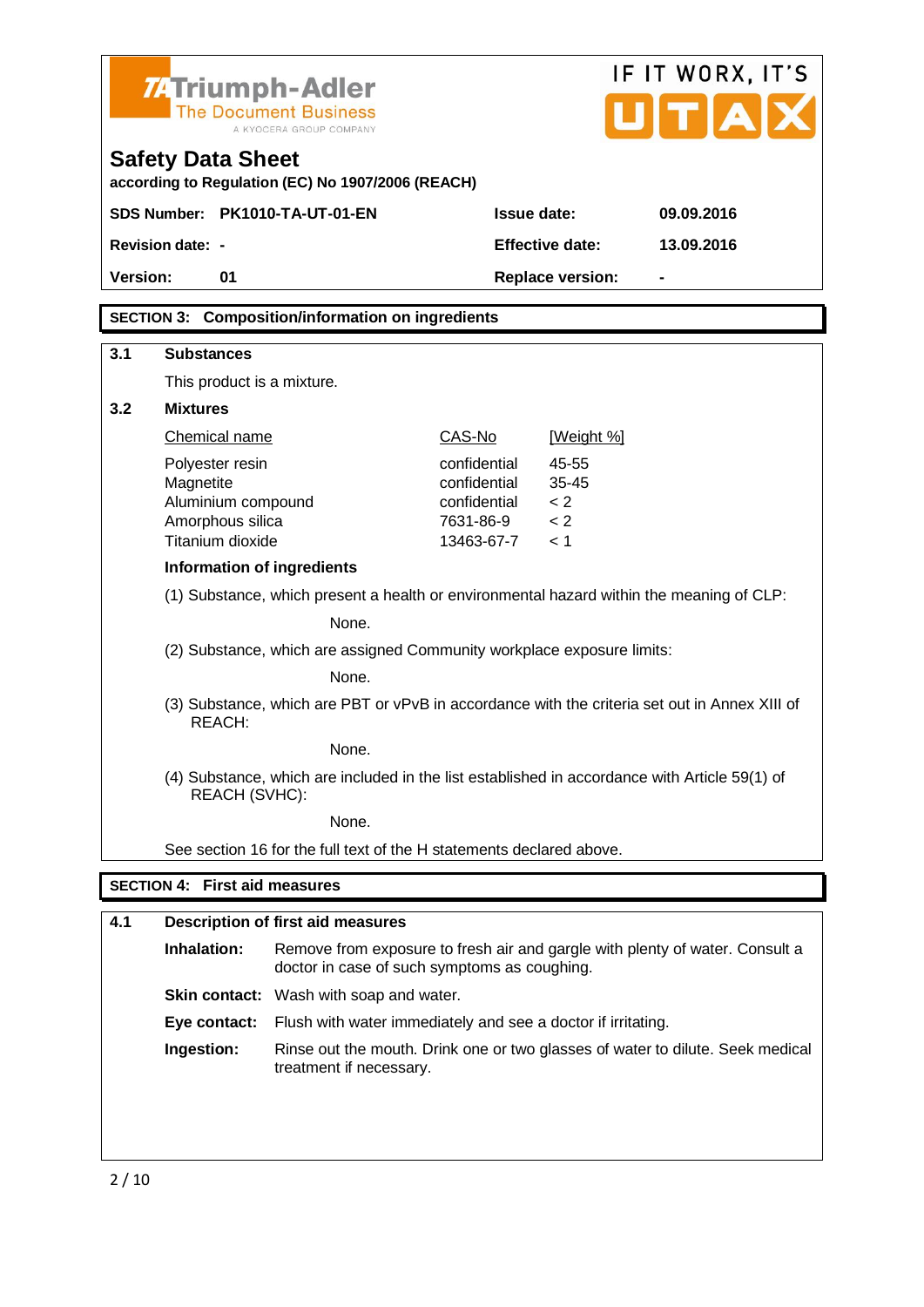



**according to Regulation (EC) No 1907/2006 (REACH)**

|                         | SDS Number: PK1010-TA-UT-01-EN | Issue date:      | 09.09.2016               |
|-------------------------|--------------------------------|------------------|--------------------------|
| <b>Revision date:</b> - |                                | Effective date:  | 13.09.2016               |
| Version:                |                                | Replace version: | $\overline{\phantom{a}}$ |

### 4.2 Most important symptoms and effects, both acute and delayed Potential health effects and symptoms

Inhalation: Prolonged inhalation of excessive dusts may cause lung damage. Use of this product as intended does not result in prolonged inhalation of excessive toner dusts.

Skin contact: Unlikely to cause skin irritation.

Eye contact: May cause transient eye irritation.

Ingestion: Use of this product as intended does not result in ingestion.

4.3 Indication of any immediate medical attention and special treatment needed

No additional information available.

#### SECTION 5: Firefighting measures

5.1 Extinguishing media

Suitable extinguishing media

Water spray, foam, powder,  $CO<sub>2</sub>$  or dry chemical

Unsuitable extinguishing media

None specified.

5.2 Special hazards arising from the substance or mixture

Hazardous combustion products: Carbon dioxide, Carbon monoxide

#### 5.3 Advice for firefighters

Pay attention not to blow away dust. Drain water off around and decrease the atmosphere temperature to extinguish the fire.

Protection equipment for firefighters

None specified.

#### SECTION 6: Accidental release measures

| 6.1 | Personal precautions, protective equipment and emergency procedures                                                                        |
|-----|--------------------------------------------------------------------------------------------------------------------------------------------|
|     | Avoid inhalation, ingestion, eye and skin contact in case of accidental release.<br>Avoid formation of dust. Provide adequate ventilation. |
| 6.2 | Environmental precautions                                                                                                                  |
|     | Do not allow to enter into surface water or drains.                                                                                        |
| 6.3 | Methods and material for containment and cleaning up                                                                                       |
|     | Gather the released powder not to blow away and wipe up with a wet cloth.                                                                  |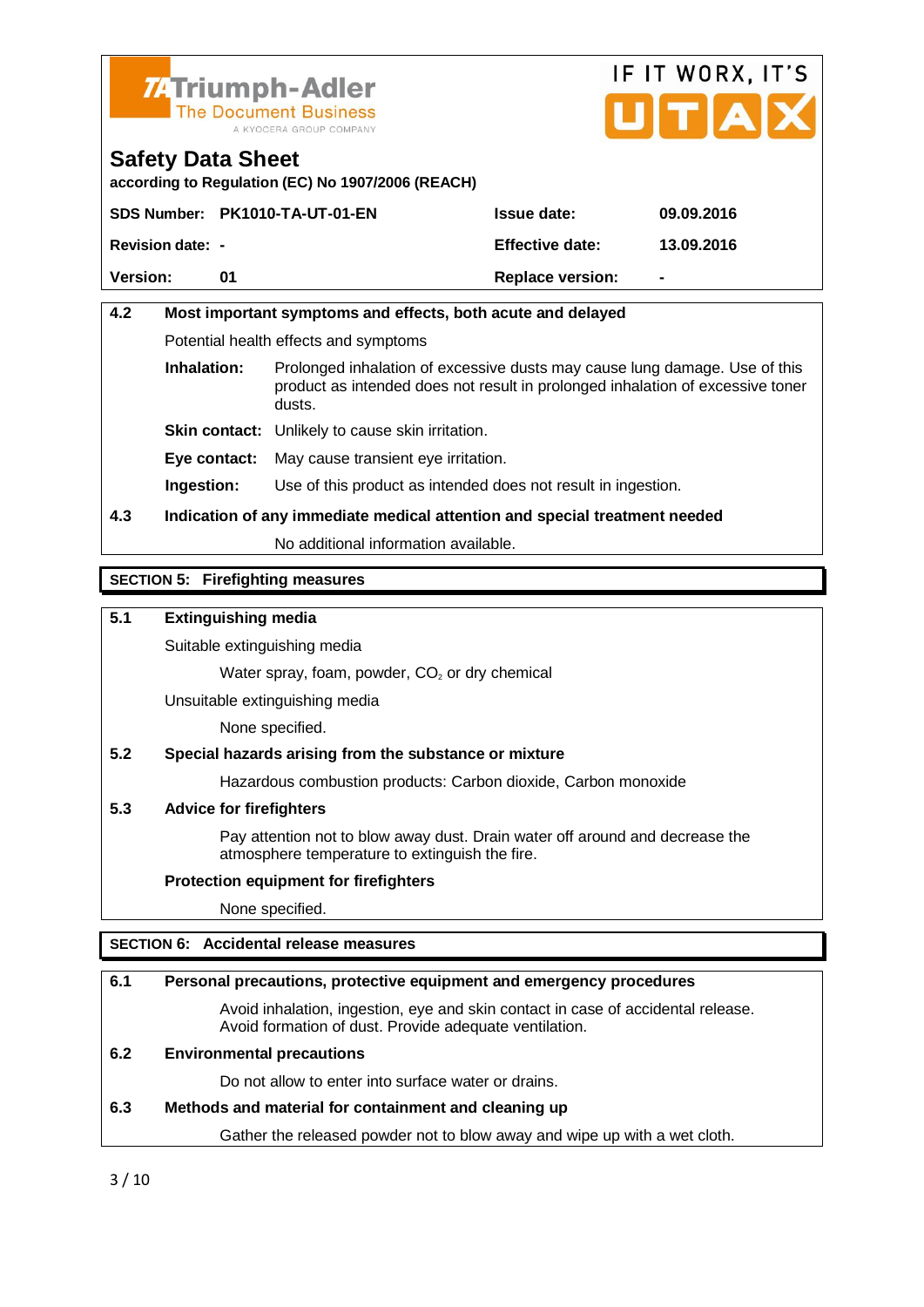



**according to Regulation (EC) No 1907/2006 (REACH)**

**SDS Number:** PK1010-TA-UT-01-EN Issue date: 09.09.2016

**Revision date:**  $\cdot$  **Effective date:** 13.09.2016

Version: 01 01 Replace version:

6.4 Reference to other sections

See section 13 for disposal information.

#### SECTION 7: Handling and storage

#### 7.1 Precautions for safe handling

Do not attempt to force open or destroy the toner container or unit. See installation guide of this product.

7.2 Conditions for safe storage, including any incompatibilities

Keep the toner container or unit tightly closed and store in a cool, dry and dark place. Keeping away from fire. Keep out of the reach of children.

7.3 Specific end use(s)

No additional information available.

#### SECTION 8: Exposure controls/personal protection

#### 8.1 Control parameters

US ACGIH Threshold Limit Values (TWA)

Particles: 10 mg/m<sup>3</sup> (Inhalable particles) 3 mg/m<sup>3</sup> (Respirable particles) Aluminium insoluble compounds: 1 mg/m<sup>3</sup> (respirable fraction) Titanium dioxide: 10 mg/m³

#### US OSHA PEL (TWA)

Particles: 15 mg/m<sup>3</sup> (Total dust) 5 mg/m<sup>3</sup> (Respirable fraction)<br>Amorphous silica: 80 mg/m<sup>3</sup>/%SiO, Titanium dioxide: 15 mg/m<sup>3</sup> (T

Titanium dioxide: 15 mg/m<sup>3</sup> (Total dust)

EU Occupational exposure limits: Directive (EC) 2000/39, (EC) 2006/15 und (EU) 2009/161

Not listed.

8.2 Exposure controls

Appropriate engineering controls

Special ventilator is not required under normal intended use. Use in a well ventilated area.

Personal protective equipment

Respiratory protection, eye protection, hand protection, skin and body protection are not required under normal intended use.

#### Environmental exposure controls

No additional information available.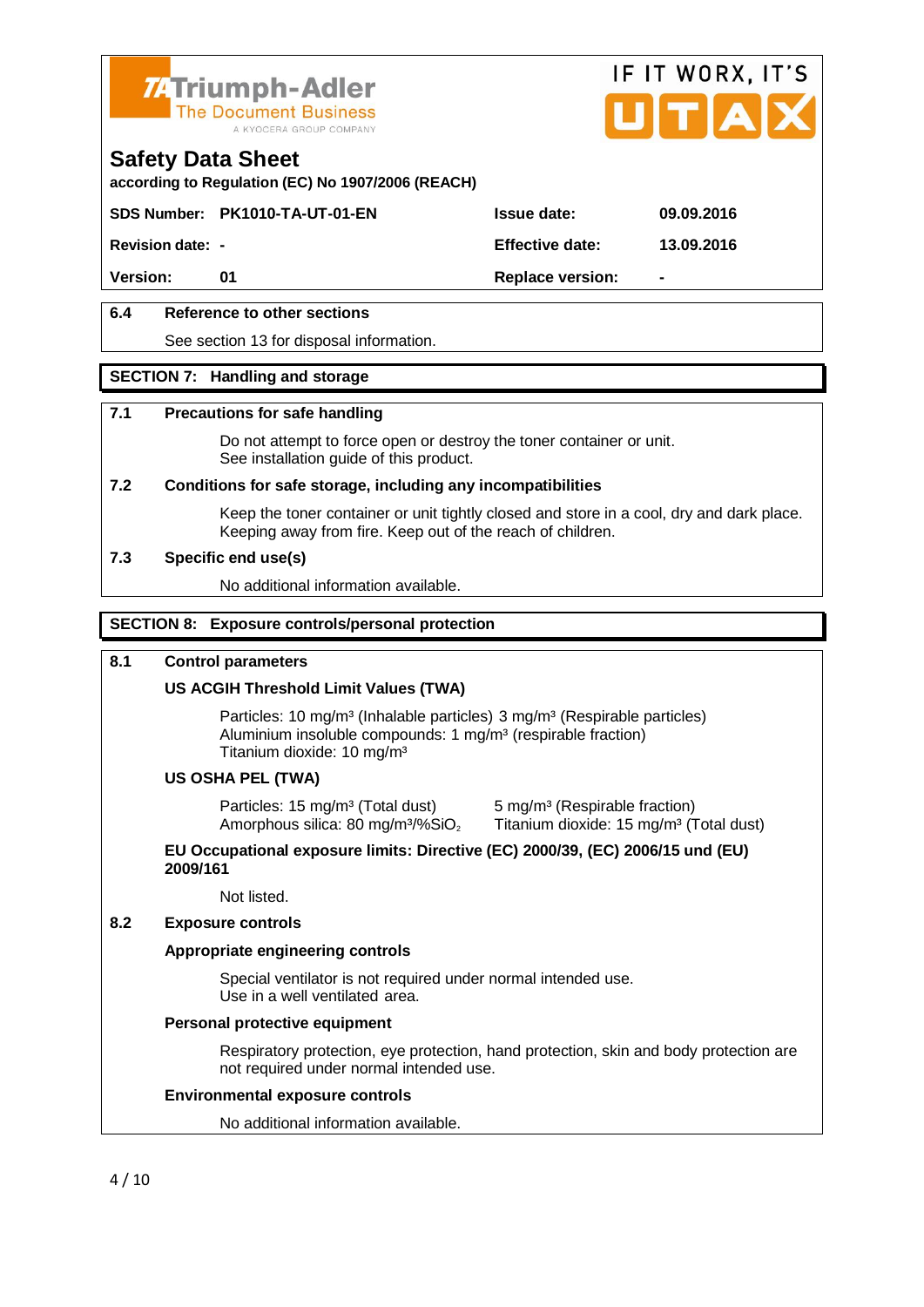



## **Safety Data Sheet according to Regulation (EC) No 1907/2006 (REACH) SDS Number:** PK1010-TA-UT-01-EN Issue date: 09.09.2016 **Revision date:**  $\cdot$  **Effective date:** 13.09.2016 Version: 01 01 Replace version: -

#### SECTION 9: Physical and chemical properties

| 9.1 | Information on basic physical and chemical properties |                            |  |
|-----|-------------------------------------------------------|----------------------------|--|
|     | Appearance                                            |                            |  |
|     | Physical state                                        | Solid (fine powder)        |  |
|     | Colour                                                | <b>Black</b>               |  |
|     | Odour                                                 | Odourless                  |  |
|     | Odour threshold                                       | No data available.         |  |
|     | pH                                                    | No data available.         |  |
|     | Melting range [°C]                                    | 100-120 (Toner)            |  |
|     | Boiling point [°C]                                    | No data available.         |  |
|     | Flash point [°C]                                      | No data available.         |  |
|     | Evaporation rate                                      | No data available.         |  |
|     | Flammability (solid, gas)                             | No data available.         |  |
|     | Upper flammability or explosive limit                 | No data available.         |  |
|     | Lower flammability or explosive limit                 | No data available.         |  |
|     | Vapour pressure                                       | No data available.         |  |
|     | Vapour density                                        | No data available.         |  |
|     | Relative density [g/m <sup>3</sup> ]                  | 1.5-1.8 (Toner)            |  |
|     | Solubility in water                                   | almost insoluble in water. |  |
|     | Partition coefficient: n-octanol/water                | No data available.         |  |
|     | Auto-ignition temperature [°C]                        | No data available.         |  |
|     | Decomposition temperature [°C]                        | No data available.         |  |
|     | Viscosity                                             | No data available.         |  |
|     | Explosive properties                                  | No data available.         |  |
|     | Oxidizing properties                                  | No data available.         |  |

#### 9.2 Other information

Dust explosion is improbable under normal intended use. Experimental explosiveness of toner is classified into the same rank such kind of powder as flour, dry milk and resin powder according to the pressure rising speed.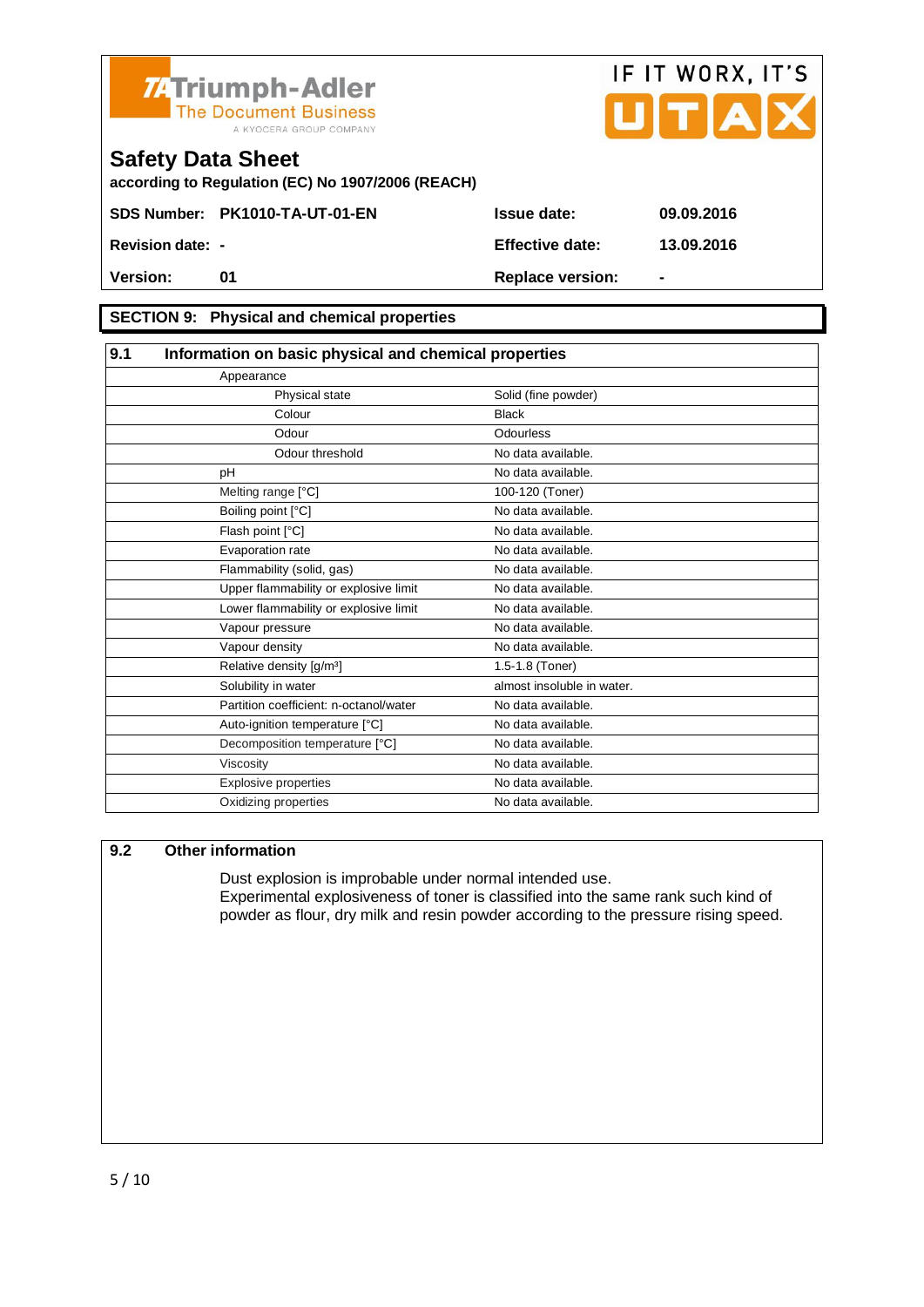

# IF IT WORX, IT'S

# **Safety Data Sheet**

| according to Regulation (EC) No 1907/2006 (REACH) |                                |                  |                |
|---------------------------------------------------|--------------------------------|------------------|----------------|
|                                                   | SDS Number: PK1010-TA-UT-01-EN | Issue date:      | 09.09.2016     |
| <b>Revision date: -</b>                           |                                | Effective date:  | 13.09.2016     |
| Version:                                          | O1.                            | Replace version: | $\blacksquare$ |
|                                                   |                                |                  |                |

SECTION 10: Stability and reactivity

| 10.1 | Reactivity                                                         |
|------|--------------------------------------------------------------------|
|      | No data available.                                                 |
| 10.2 | Chemical stability                                                 |
|      | This product is stable under normal conditions of use and storage. |
| 10.3 | Possibility of hazardous reactions                                 |
|      | Hazardous reactions will not occur.                                |
| 10.4 | Conditions to avoid                                                |
|      | None specified.                                                    |
| 10.5 | Incompatible materials                                             |
|      | None specified.                                                    |
| 10.6 | Hazardous decomposition products                                   |
|      | Hazardous decomposition products are not to be produced.           |
|      |                                                                    |
|      | SECTION 11: Toxicological information                              |

| 11.1 | Information on toxicological effects                                           |                                                    |  |
|------|--------------------------------------------------------------------------------|----------------------------------------------------|--|
|      | Based on available data, the classification criteria listed below are not met. |                                                    |  |
|      | Acute toxicity                                                                 |                                                    |  |
|      | Oral $(LD_{50})$                                                               | $>$ 2000 mg/kg (rat)*                              |  |
|      | Dermal $(LD_{50})$                                                             | No data available. (Toner)                         |  |
|      | Inhalation $(LC_{50}(4hr))$                                                    | $>5.16$ mg/l (rat)*                                |  |
|      | Skin corrosion/irritation                                                      |                                                    |  |
|      | Acute skin irritation                                                          | Non-irritant (rabbit)*.                            |  |
|      | Serious eye damage/irritation                                                  |                                                    |  |
|      | Acute eye irritation                                                           | Mild irritant (rabbit)*.                           |  |
|      | Respiratory or skin sensitization                                              |                                                    |  |
|      | Skin sensitization                                                             | Non-sensitizer (mouse)*.                           |  |
|      | Germ cell mutagenicity                                                         | Ames test is negative. (Toner)                     |  |
|      |                                                                                | *(based on test result of similar product) (Toner) |  |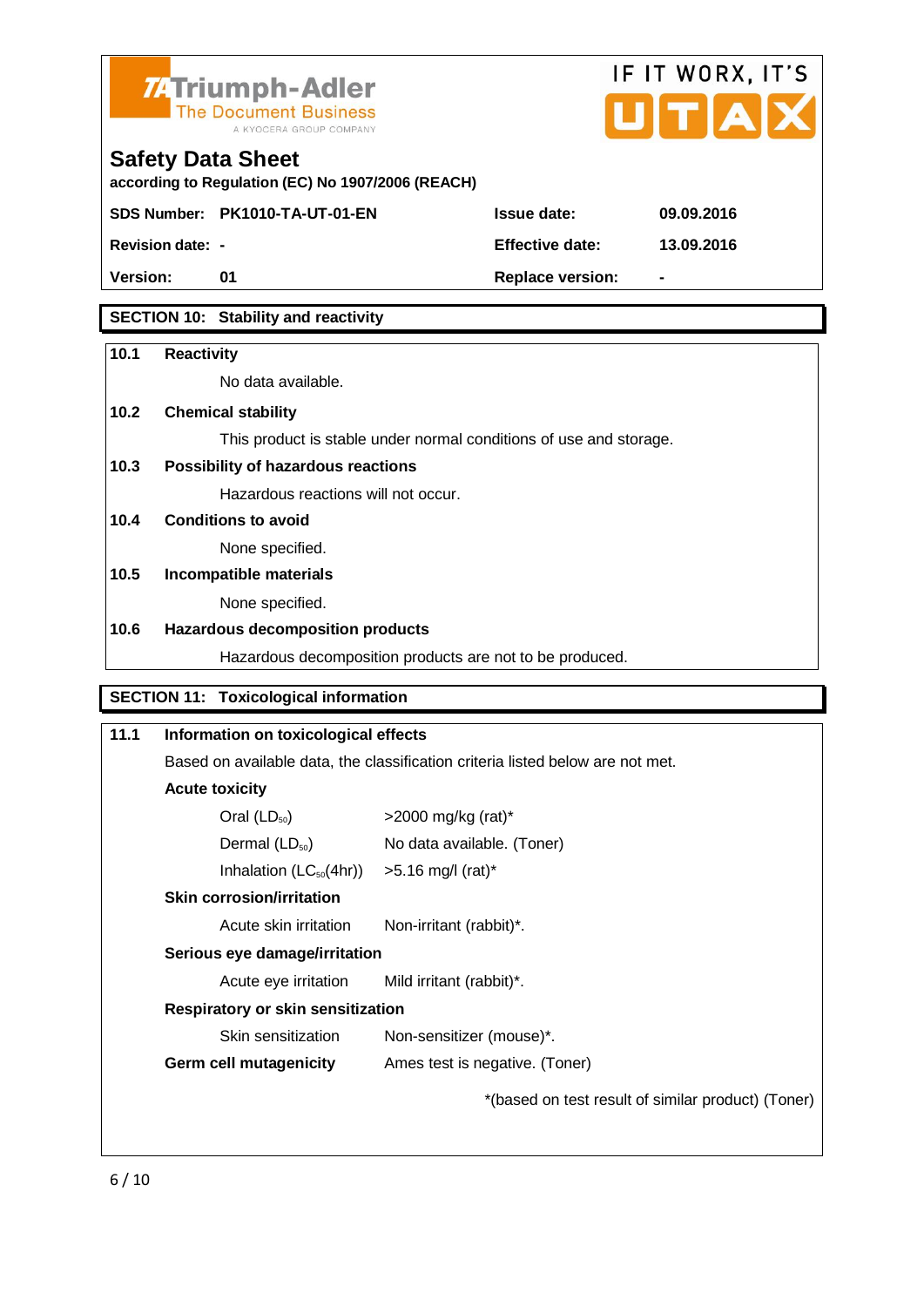



**according to Regulation (EC) No 1907/2006 (REACH)**

|                         | SDS Number: PK1010-TA-UT-01-EN | Issue date:      | 09.09.2016 |
|-------------------------|--------------------------------|------------------|------------|
| <b>Revision date: -</b> |                                | Effective date:  | 13.09.2016 |
| Version:                | O1.                            | Replace version: | ٠          |
|                         |                                |                  |            |

#### 11.1 Information of ingredients:

No mutagen according to MAK, TRGS905 und (EC) No 1272/2008 Annex VI.

**Carcinogenicity** 

Information of ingredients:

No carcinogen or potential carcinogen (except Titanium dioxide) according to IARC, Japan Association on Industrial Health, ACGIH, EPA, OSHA, NTP, MAK, California Proposition 65, TRGS 905 und (EC) No 1272/2008 Annex VI.

The IARC re-evaluated Titanium dioxide as a Group 2B carcinogen (possibly carcinogenic to humans) as the result of inhalation exposure test in rats. However, oral/skin test does not show carcinogenicity (2). In the animal chronic inhalation studies for Titanium dioxide, the lung tumour was observed only in rats. It is estimated that this is attributed to the overload of rat´s lung clearance mechanism (overload phenomenon) (3). The inhalation of excessive Titanium dioxide does not occur in normal use of this product. In addition, epidemiological studies to date have not revealed any evidence of the relation between occupational exposure to Titanium dioxide and respiratory tract diseases.

Reproductive toxicity

Information of ingredients:

No reproductive toxicant according to MAK, California Proposition 65, TRGS 905 und (EC) No 1272/2008 Annex VI.

STOT-single exposure No data available.

STOT-repeated exposure No data available.

Aspiration hazard No data available.

Chronic effects

In a study in rats by chronic inhalation exposure to a typical toner, a mild to moderate degree of lung fibrosis was observed in 92% of the rats in the high concentration (16 mg/m<sup>3</sup>) exposure group, and a minimal to mild degree of fibrosis was noted in 22% of the animal in the middle  $(4mg/m<sup>3</sup>)$  exposure group (1). However, no pulmonary change was reported in the lowest  $(1 \text{ma/m}^3)$  exposure group, the most relevant level to potential human exposures.

Other information No data available.

#### SECTION 12: Ecological information

| 12.1 | Toxicity                      |
|------|-------------------------------|
|      | No data available.            |
| 12.2 | Persistence and degradability |
|      | No data available.            |
| 12.3 | Bio accumulative potential    |
|      | No data available.            |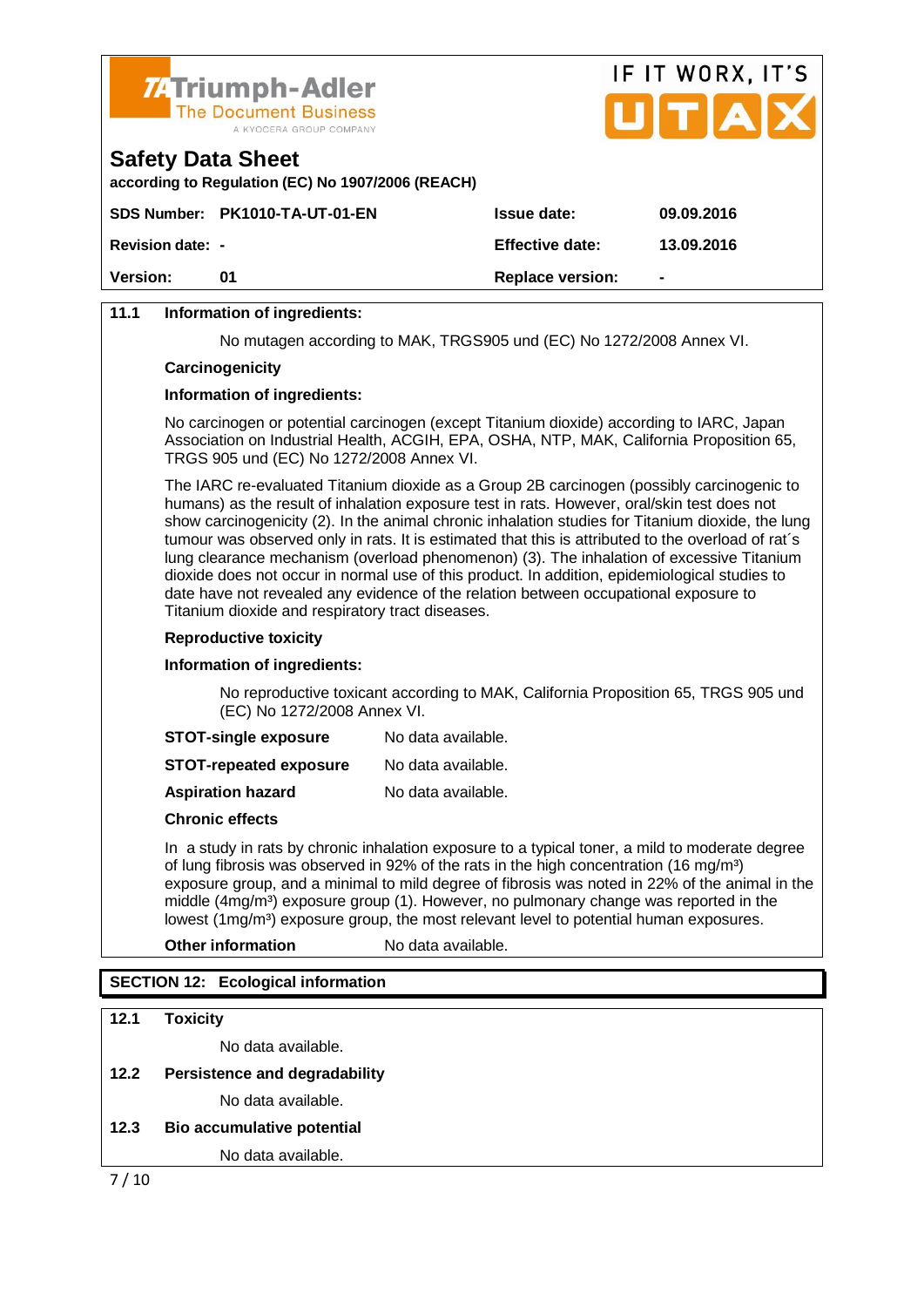

# IF IT WORX, IT'S

#### **Safety Data Sheet**

**according to Regulation (EC) No 1907/2006 (REACH)**

**SDS Number:** PK1010-TA-UT-01-EN Issue date: 09.09.2016

**Revision date:**  $\cdot$  **Effective date:** 13.09.2016

Version: 01 01 Replace version:

12.4 Mobility in soil

No data available.

12.5 Results of PBT and vPvB assessment

No data available.

12.6 Other adverse effects

No additional information available.

SECTION 13: Disposal considerations

#### 13.1 Waste treatment methods

Do not attempt to incinerate the toner container or unit and the waste toner yourself. Dangerous sparks may cause burn. Any disposal practice should be done under conditions, which meet local, state and federal laws and regulations relating to waste (contact local or state environmental agency for specific rules).

#### SECTION 14: Transport information

| 14.1 | UN-number                                                                |
|------|--------------------------------------------------------------------------|
|      | None.                                                                    |
| 14.2 | UN Proper shipping name                                                  |
|      | None.                                                                    |
| 14.3 | Transport hazard class(es)                                               |
|      | None.                                                                    |
| 14.4 | Packing group                                                            |
|      | None.                                                                    |
| 14.5 | Environmental hazards                                                    |
|      | None.                                                                    |
| 14.6 | Special precautions for user                                             |
|      | No additional information available.                                     |
| 14.7 | Transport in bulk according to Annex II of MARPOL 73/78 and the IBC Code |
|      | Not applicable.                                                          |
|      |                                                                          |
|      |                                                                          |
|      |                                                                          |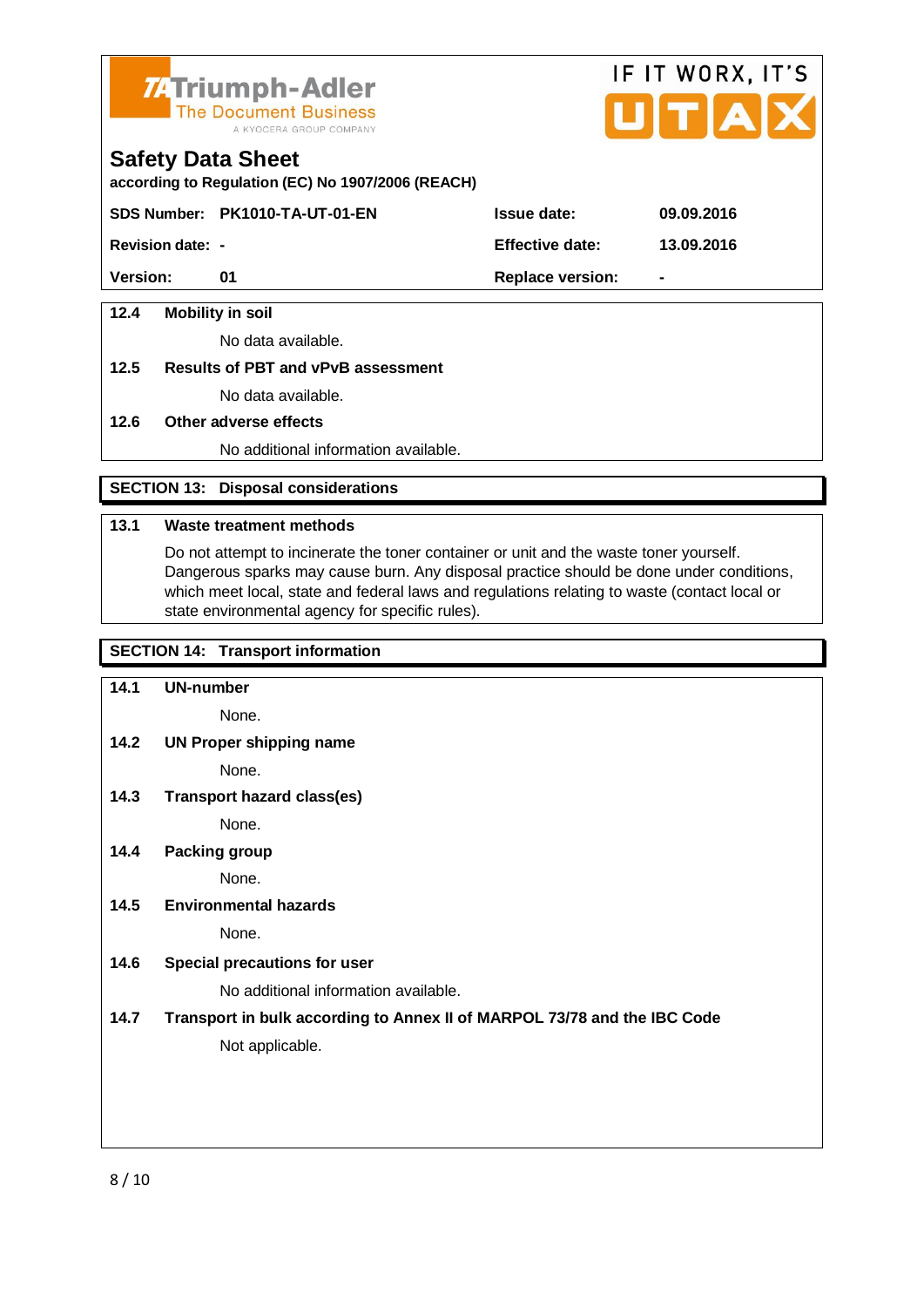



**according to Regulation (EC) No 1907/2006 (REACH)**

|                  | SDS Number: PK1010-TA-UT-01-EN | Issue date:      | 09.09.2016     |
|------------------|--------------------------------|------------------|----------------|
| Revision date: - |                                | Effective date:  | 13.09.2016     |
| Version:         | O1                             | Replace version: | $\blacksquare$ |
|                  |                                |                  |                |

#### SECTION 15: Regulatory information

| 15.1 | Safety, health and environmental regulations/legislation specific for the substance or<br>mixture                     |
|------|-----------------------------------------------------------------------------------------------------------------------|
|      | EU-regulations                                                                                                        |
|      | Regulation (EC) No 1005 / 2009 (on substances that deplete the ozone layer, Annex I and II):                          |
|      | Not listed.                                                                                                           |
|      | Regulation (EC) No 850 / 2004 (on persistent organic pollutants, Annex I as amended):                                 |
|      | Not listed.                                                                                                           |
|      | Regulation (EC) No 689 / 2008 (concerning the export and import of dangerous chemicals,<br>Annex I and V as amended): |
|      | Not listed.                                                                                                           |
|      | Regulation (EC) No 1907 / 2006 REACH Annex XVII as amended (Restrictions on use):                                     |
|      | Not listed.                                                                                                           |
|      | Regulation (EC) No 1907 / 2006 REACH Annex XIV as amended (Authorizations):                                           |
|      | Not listed.                                                                                                           |
|      | US-regulations                                                                                                        |
|      | All ingredients in this product comply with order under TSCA.                                                         |
|      | Canada regulations                                                                                                    |
|      | This product is not a WHMIS-controlled product, since we consider it as a<br>manufactured article.                    |
| 15.2 | <b>Chemical Safety Assessment</b>                                                                                     |
|      | No data available.                                                                                                    |
|      |                                                                                                                       |
|      |                                                                                                                       |
|      |                                                                                                                       |
|      |                                                                                                                       |
|      |                                                                                                                       |
|      |                                                                                                                       |
|      |                                                                                                                       |
|      |                                                                                                                       |